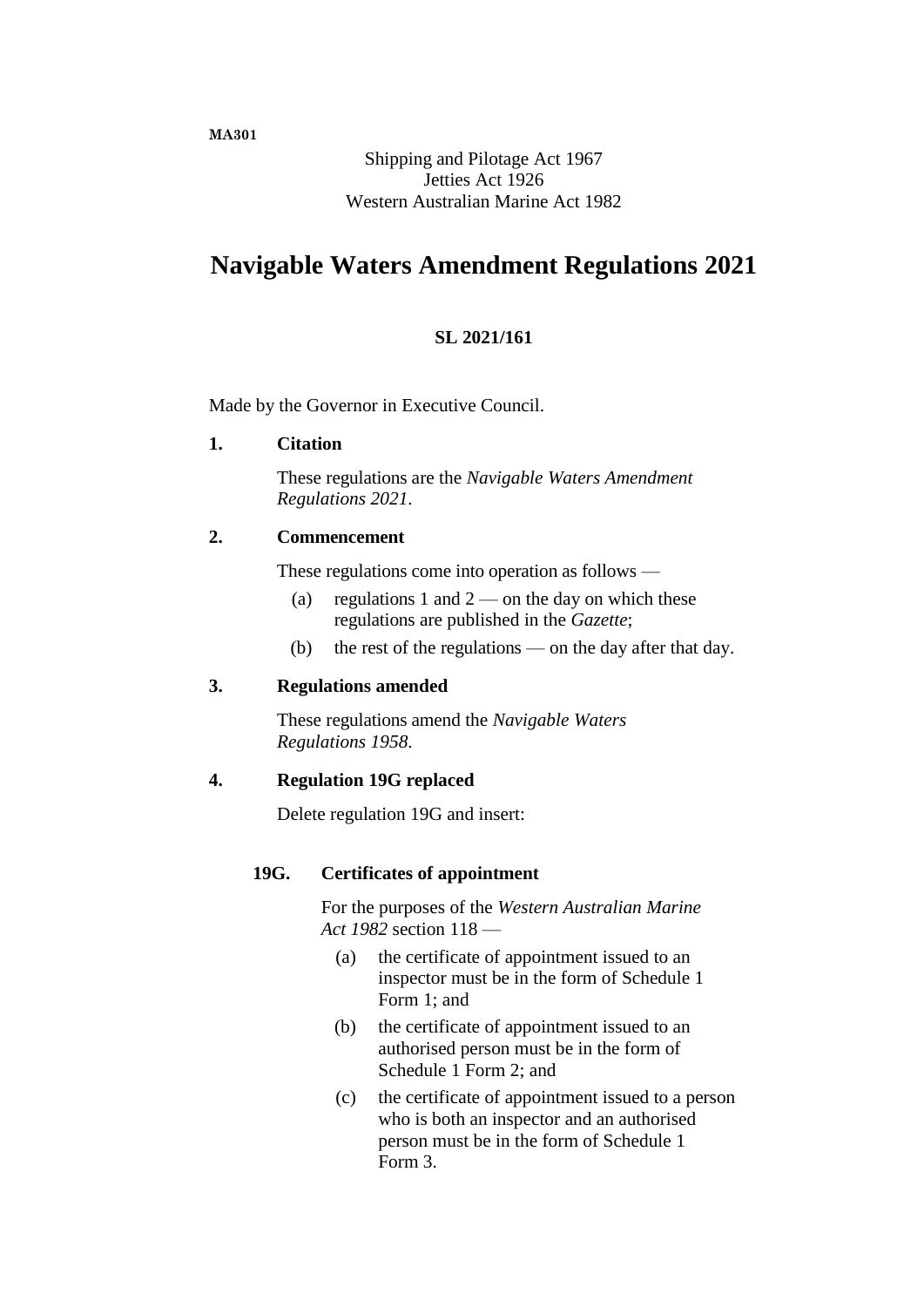### **5. Schedule 1 inserted**

After regulation 68 insert:

## **Schedule 1**

[r. 19G]

### **Form 1**

### **CERTIFICATE OF APPOINTMENT**

#### **INSPECTOR**

(Section 118 of the *Western Australian Marine Act 1982*)

Certificate number: ............................

This is to certify that ....................................................... is designated as an inspector under the *Western Australian Marine Act 1982* section 117(1) for the purposes of that Act.

Signed ........................................................................................................... Chief Executive Officer / Delegate of the Chief Executive Officer

**The functions conferred on the inspector under other enactments:**

### **Form 2**

### **CERTIFICATE OF APPOINTMENT**

#### **AUTHORISED PERSON**

(Section 118 of the *Western Australian Marine Act 1982*)

Certificate number: ............................

This is to certify that ...................................................... is appointed as an authorised person under the *Western Australian Marine Act 1982* section 117(2) for the purposes of (1) ..................................................................................... Signed ...........................................................................................................

Chief Executive Officer / Delegate of the Chief Executive Officer

### **General nature of the authorised person's functions:**

| $\Lambda$ |  |
|-----------|--|